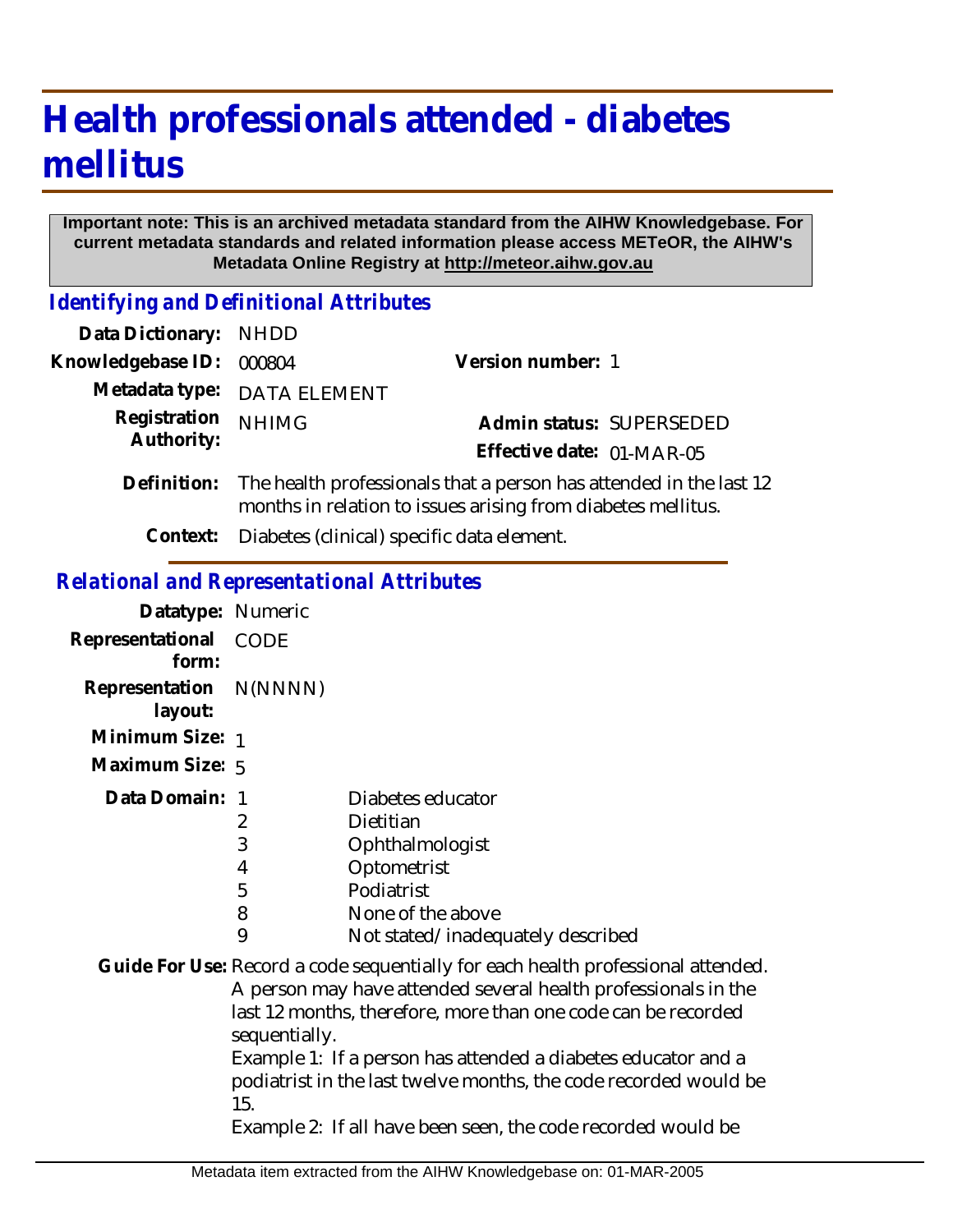12345.

Collection Methods: The person should be asked about each type of health professional in successive questions, as follows: Have you attended any of the following health professionals in relation to diabetes mellitus in the last 12 months? Diabetes educator \_\_\_Yes \_\_\_ No Dietitian \_\_\_\_\_\_Yes \_\_\_\_ No Ophthalmologist \_\_\_Yes \_\_\_ No Optometrist \_\_\_\_Yes \_\_\_ No Podiatrist \_\_\_Yes \_\_\_No

> The appropriate code should be recorded for each health professional attended.

If the person answers 'NO' to all the health professionals specified, then code 8 should be applied.

Code 9 should only be used in situations where it is not practicable to ask the questions.

Related metadata: relates to the data element Occupation of person version 2

## *Administrative Attributes*

- Source Document: National Diabetes Outcomes Quality Review Initiative (NDOQRIN) data dictionary.
- **Source Organisation:** National Diabetes Data Working Group

Comments: The health professional occupations are assigned the following codes at the occupation level of the Australian Standard Classification of Occupations, Second Edition, Australian Bureau of Statistics, 1997, Catalogue No. 1220.0

| Diabetic educator 2512-13 |         |
|---------------------------|---------|
| Dietitian                 | 2393-11 |
| Ophthalmologist           | 2312-19 |
| Optometrist               | 2384-11 |
| Podiatrist                | 2388-11 |

Management of diabetes requires a team approach, comprising selected health professionals, to provide services specific to the individual with diabetes.

All patients with diabetes require diet therapy in conjunction with exercise and/or medication to achieve optimal control of blood glucose, body weight and blood lipids. In insulin treated diabetics,